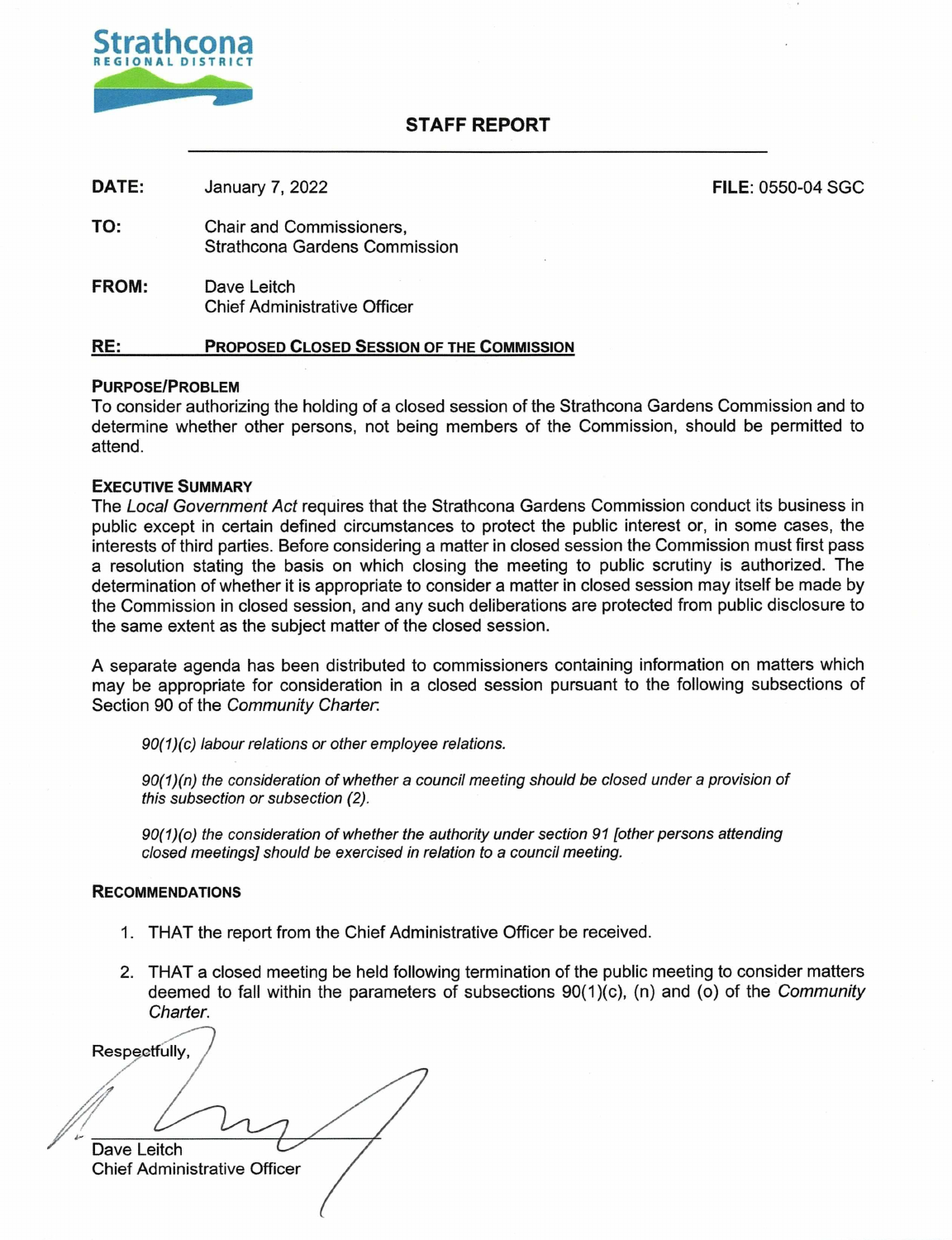# **Community Charter — Section 90**

## **90 (1) A part of a council meeting may be closed to the public if the subject matter being considered relates to or is one or more of the following:**

90(1 )(a) personal information about an identifiable individual who holds or is being considered for a position as an officer, employee or agent of the municipality or another position appointed by the municipality;

90(1 )(b) personal information about an identifiable individual who is being considered for a municipal award or honour, or who has offered to provide a gift to the municipality on condition of anonymity;

90(1 )(c) labour relations or other employee relations;

90(1 )(d) the security of the property of the municipality;

90(1 )(e) the acquisition, disposition or expropriation of land or improvements, if the council considers that disclosure could reasonably be expected to harm the interests of the municipality;

90(1 )(f) law enforcement, if the council considers that disclosure could reasonably be expected to harm the conduct of an investigation under or enforcement of an enactment;

90(1)(g) litigation or potential litigation affecting the municipality;

(90(1)h) an administrative tribunal hearing or potential administrative tribunal hearing affecting the municipality, other than a hearing to be conducted by the council or a delegate of council;

90(1)(i) the receipt of advice that is subject to solicitor-client privilege, including communications necessary for that purpose;

90(1 )(j) information that is prohibited, or information that if it were presented in a document would be prohibited, from disclosure under section 21 of the Freedom of Information and Protection of Privacy Act;

90(1 )(k) negotiations and related discussions respecting the proposed provision of a municipal service that are at their preliminary stages and that, in the view of the council, could reasonably be expected to harm the interests of the municipality if they were held in public;

90(1)(I) discussions with municipal officers and employees respecting municipal objectives, measures and progress reports for the purposes of preparing an annual report under section 98 [annual municipal report];